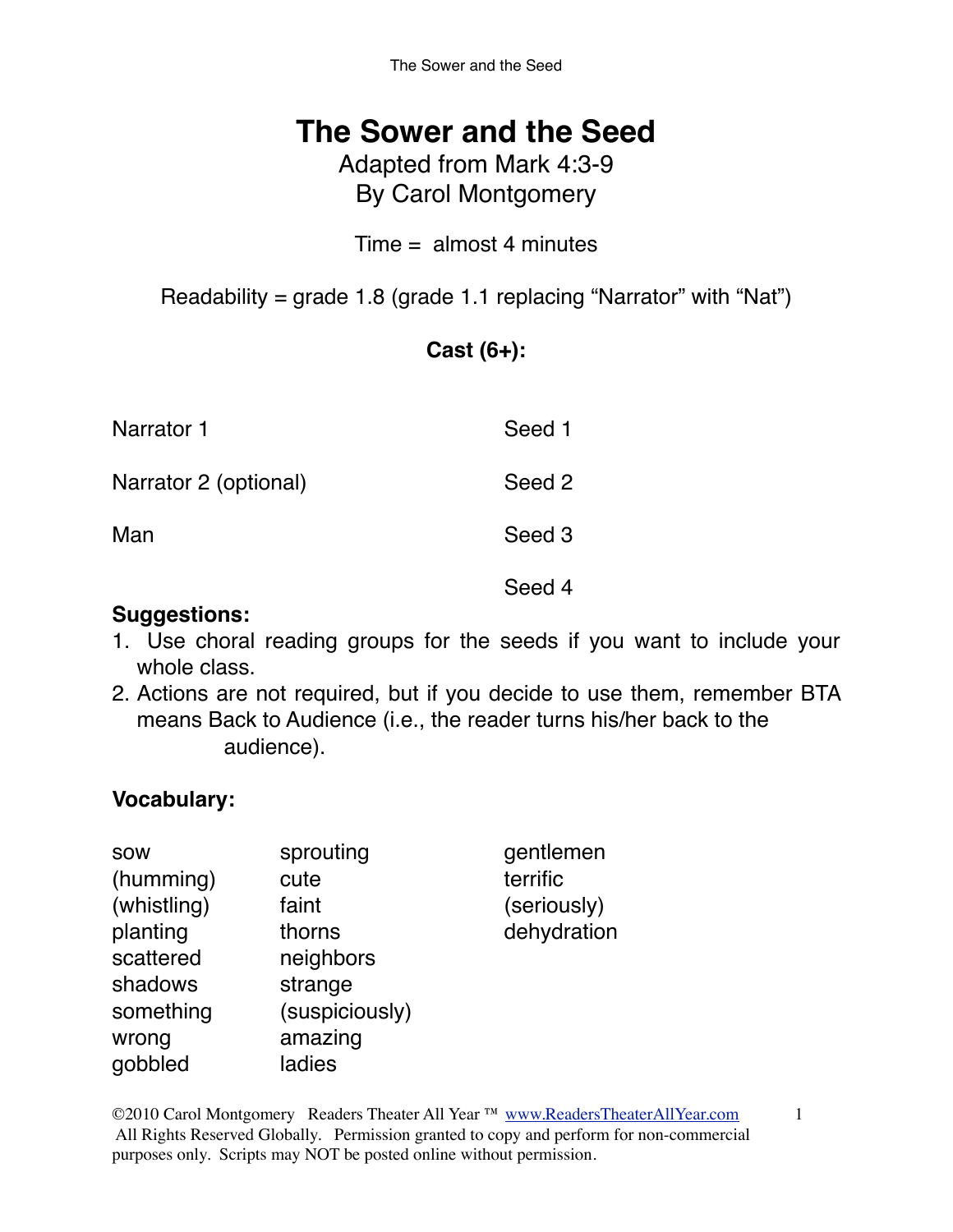# **The Sower and the Seed** Adapted from Mark 4:3-9

# By Carol Montgomery

**Narrator 1**: Once there was a man who went out to sow some seeds.

- **Man**: *(humming or whistling)* Today's a great day for planting these seeds!
- **Narrator 2**: As he scattered the seeds some fell along the path.
- **Seed 1**: Yipee! What a great path! This will be a great place to grow!
- **Narrator 1**: But, it wasn't a great place to grow.
- **Seed 1**: *(looks around)* Hey, what are these shadows? The sun's out, but there's nothing to make a shadow. There's something wrong here. (pause) Oh no, birds!
- **Narrator 1**: And the birds came and gobbled up all the seeds along the path.
- **Seed 1**: Help! *(drops head or BTA)*
- **Narrator 2**: Some seeds fell on rocky ground where there wasn't much soil.
- **Seed 2:** Hey, look at me! I'm sprouting! Ha, ha! I even have little roots! Aren't they cute? What a great place to grow!
- **Narrator 1**: But it wasn't a great place to grow.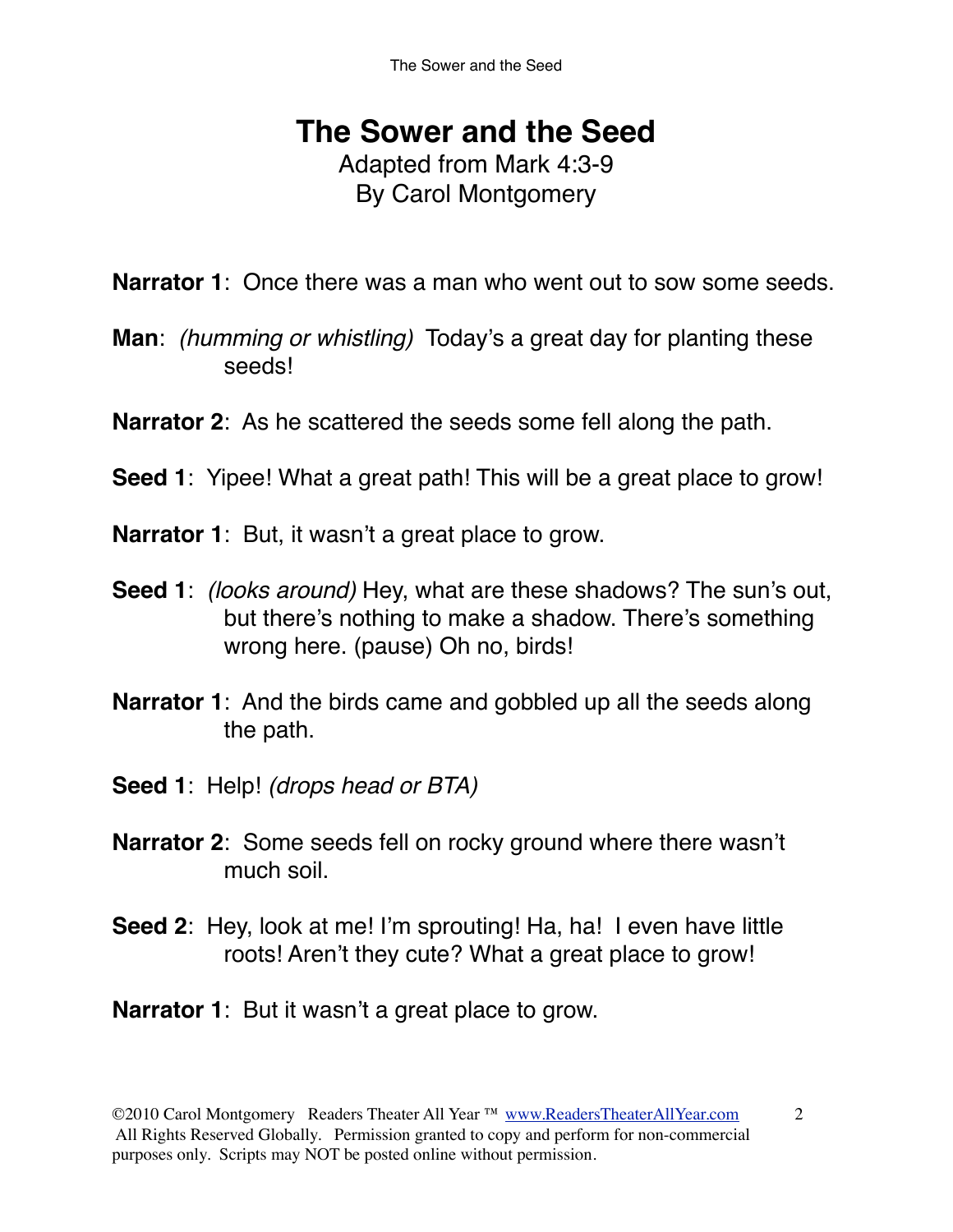- **Seed 2**: Boy, that sun is hot! Whew! I'm feeling faint. I wish there weren't so many rocks. Then I could get my roots down deeper. *(pants)* Water! Water!
- **Narrator 1**: Because the sun was so hot and the roots so small, the plant dried up.
- **Seed 2**: *(small voice.)* Help! *(drops head or BTA)*
- **Narrator 2**: Some seeds fell among the thorns.
- **Seed 3**: *(looks around)* Wow! This isn't bad at all. The neighbors look a little strange, but that's okay. I can deal with that. What a great place to grow!
- **Narrators**: But, it wasn't a great place to grow.
- **Seed 3**: *(looks around suspiciously)* I'm growing, *(pause)* but these neighbors don't look very friendly. In fact, they look meaner every day. I wonder who they are…
- **Narrator 1**: The seed's neighbors were the thorns. And soon the thorns got so mean they **choked** the young plant.
- **Seed 3**: Help! *(drops head or BTA)*
- **Narrator 2**: Still, some of the seeds fell on good soil!
- **Seed 4**: Whoa! Would you look at this place! This is amazing! There's plenty of water, good soil, and not too much sun. *(looks around)* The neighbors look friendly *(looks up*) and I don't see any birds. What a great place to grow!

### **Narrators**: And it **was** a great place to grow.

©2010 Carol Montgomery Readers Theater All Year ™ [www.ReadersTheaterAllYear.com](http://www.ReadersTheaterAllYear.com) 3 All Rights Reserved Globally. Permission granted to copy and perform for non-commercial purposes only. Scripts may NOT be posted online without permission.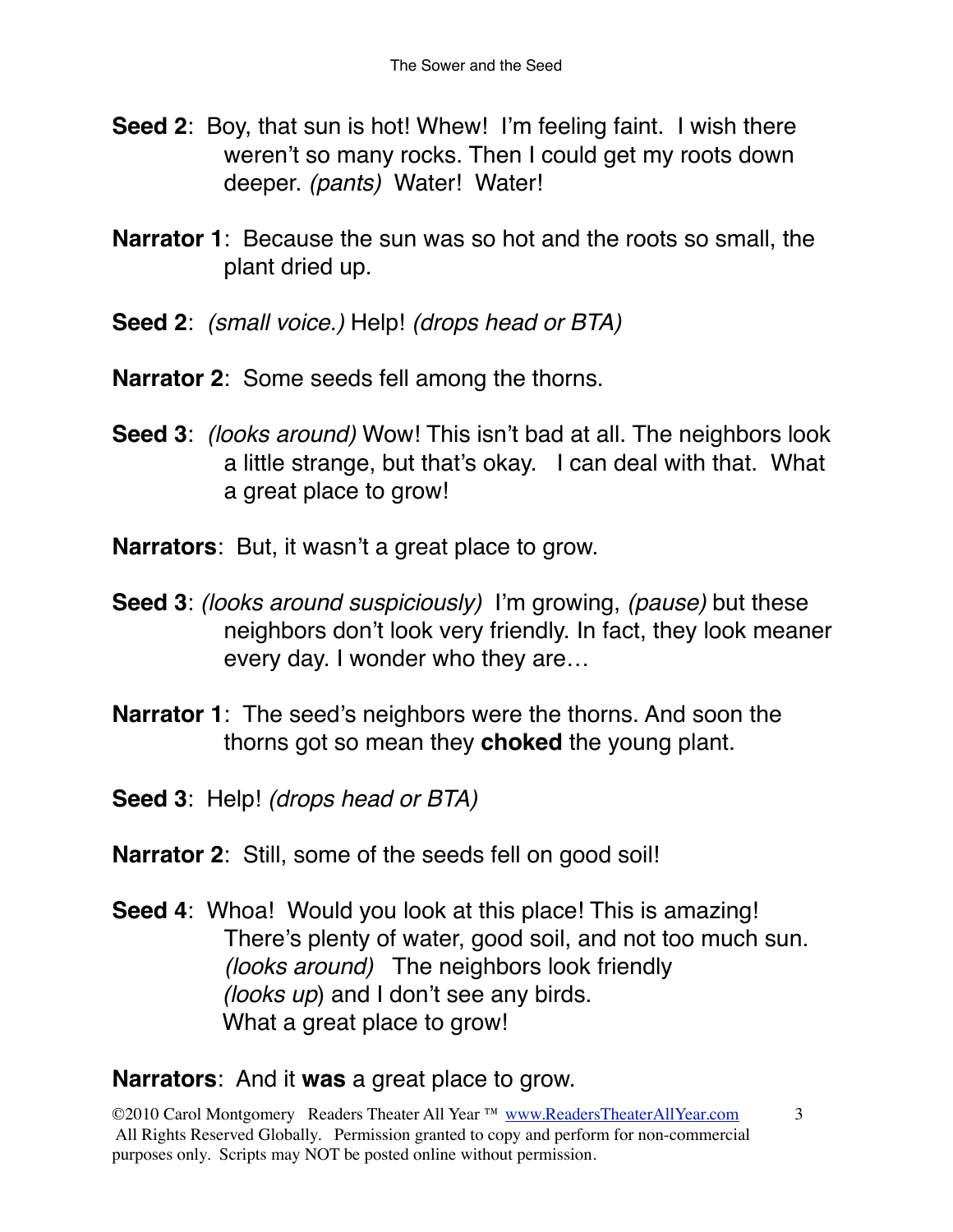**Narrator 2**: So great, in fact, that sometime later…

**Seed 4**: *(stands)* Ta-dah! Presenting Super Seed! Ladies and gentlemen, once I was **one** lonely seed. But now, see for yourself, I've made 30, 60 or ever a hundred more seeds! Just count them. I'm full grown and it's terrific!

**Man**: *(humming or whistling)*

 I tossed some seeds, oh yeah, On good rich soil. Then pulled the weeds, oh yeah, *(seriously)* And made sure those little seeds and sprouts got all the water they wanted so they wouldn't faint from dehydration!

**Narrators with Seeds 1, 2, 3:** *(seeds turn in to face audience)* It really **was** a great place to grow.

**All:** It was a GREAT place to grow! *(bow)*